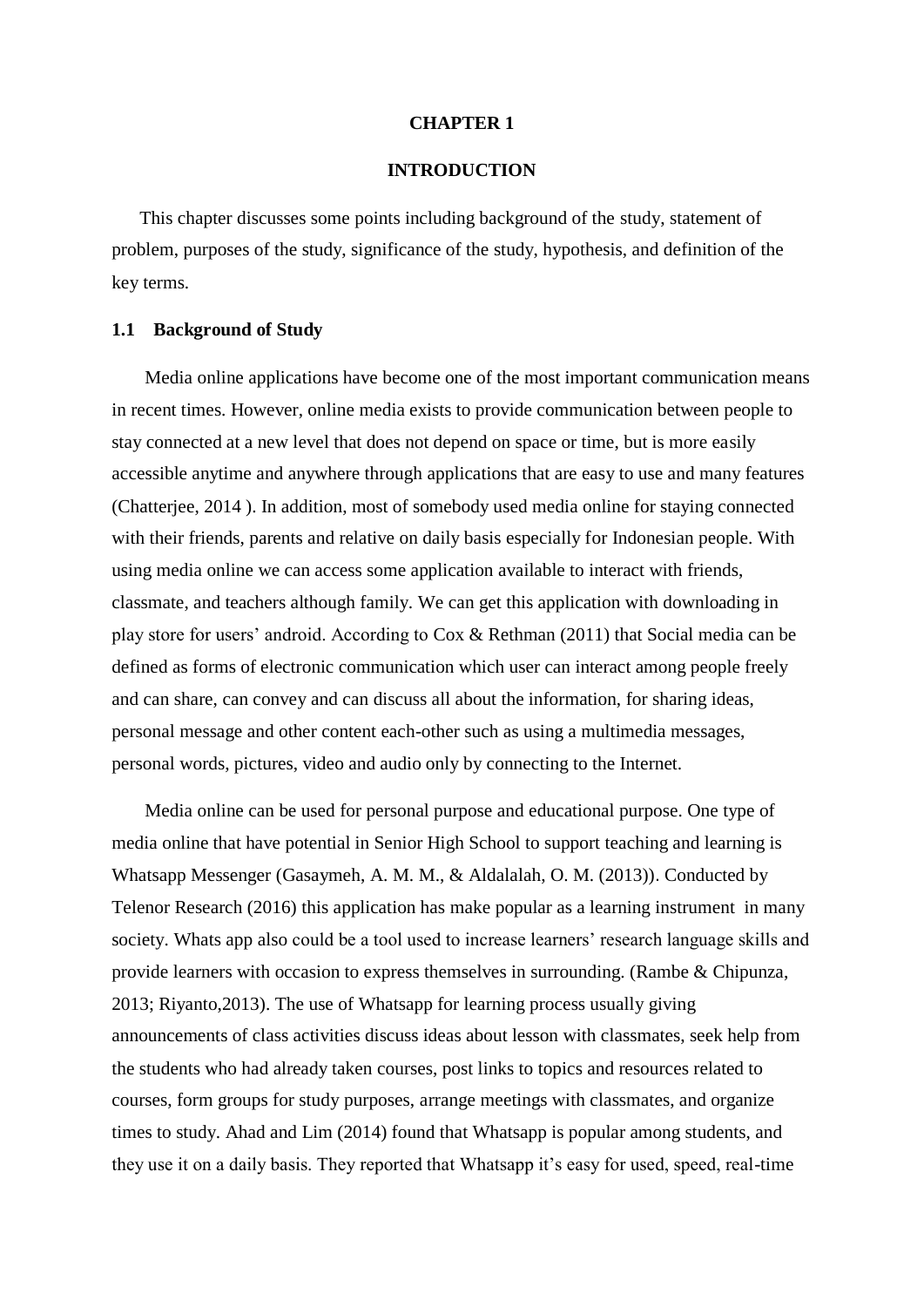messaging, and low price for students. Moreover, many studies concluded the positive affect of the WhatsApp application in education such as it included effective information-sharing and easy for communications among students (Devi& Tevera, 2014 ). Solomon and Schrum (2007) claimed that WhatsApp provides a conversation platform to everyone which allows the existence of a relationship among them.

Overall, responding through WhatsApp was viewed as thriving because it helped to develop the students' voice. The use of media online like Whatsapp in smart phones has gradually changed the traditional way of communication like handwriting (Ardilla, 2004). Good or bad ability of students speaking is related to the learning process. Most problem of learning process is how the way the teacher applies appropriate approaches, strategies, methods and techniques. Kenya by Mwamba (2005) found that some of students in schools were shy and silent in classroom because they can't express themselves properly in spoken English. Towards students' speaking ability, the teachers can use Whatsapp group into English learning process. Teachers can make a group for their student that constitutes a type of "simple social network" for the classroom (Fischer, 2013). The teacher creating the group namely is "Speaking Whatsapp Discussion". After that the teacher sends the task into group and the student just sending answer by an audio message, students can complete the task. Evidence shows that speaking should incorporate activities in a group work (Oradee, 2012).

WhatsApp instant messaging is very easy to use for communication (Tang & Hew, 2017). The majority of students use this mobile system for academic and other purposes. Instant messaging through WhatsApp for academic purposes provides students with occasion to interact together and to construct and contribute the knowledge (Chan, 2005). Communication by online among students and their teacher can make an affective learning and teaching environment (Zengin et al., 2011). Bere (2013) found that Whats App can be used to create the alternative dialogic spaces for student in informal contexts, which can useful for transform teaching and learning process" (p. 544).

In other words, students' works in a group have a tendency to learn more of what is taught and retain it longer than when the same material is presented in other instructional formats (Barkley et al., 2005; Davis, 1993). By using group it is hoped the students can develop their conceptual understanding, communication skills and thinking processes, and also involvement and engagement. Dason and Brown (2009) state the benefits of working in group such as collective knowledge and skill will be more than the individual knowledge.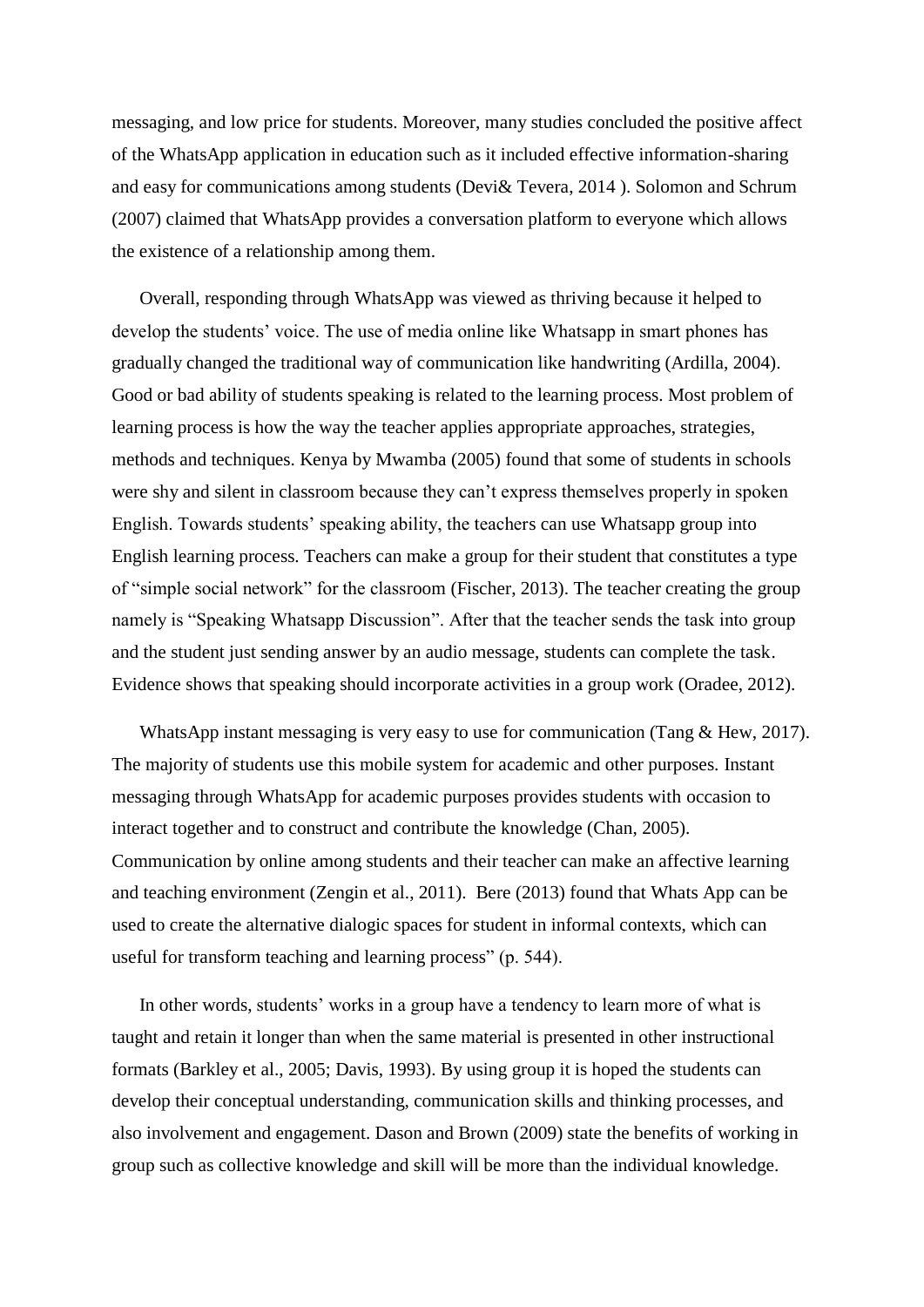Students can improve their speaking skills, sharing information or students can express their idea and talk about anything through discuss with their friends before with the teacher. Studies comparing groups and individuals show that group in the learning process is more helpful than individual for problem-solving the tasks, and that individual learning is more usefull than group learning for more simple recall tasks (Kirschner et al.,2009b)

From discussion above showing that Whatsapp can be used to support students speaking ability in learning process outside the class within group. Groups were can as problem solving units (Larson & Christensen, 1993), Tuan and Mai (2015) found the factors that affect students' speaking performance such as motivation, confidence, disquiet, hour, planning, and support each other, standard performance, listening ability and feedback during speaking activities. Therefore, the author believes that by using Whatsapp group as a media in learning speaking students will get some advantages like the students can explore their ideas in discussion process by Whatsapp. Solving problems related to the story it is can help the students to understand other English materials and can deliver new ideas in order to make students more active in learning speaking using media.

### **1.2 Statement of problems**

The problem of the research is formulated into this following question: Is there any different effect of using speaking Whatsapp group discussion towards students speaking ability?

### **1.3 Purpose of the study**

From the formulation of existing questions can be formulated the purposes of this study are:

To know any different effect of using speaking Whatsapp group discussion towards students speaking ability

### **1.4 Significant of the study**

There are two kinds of significance of the study:

## **1.4.1 Theoretical Significant**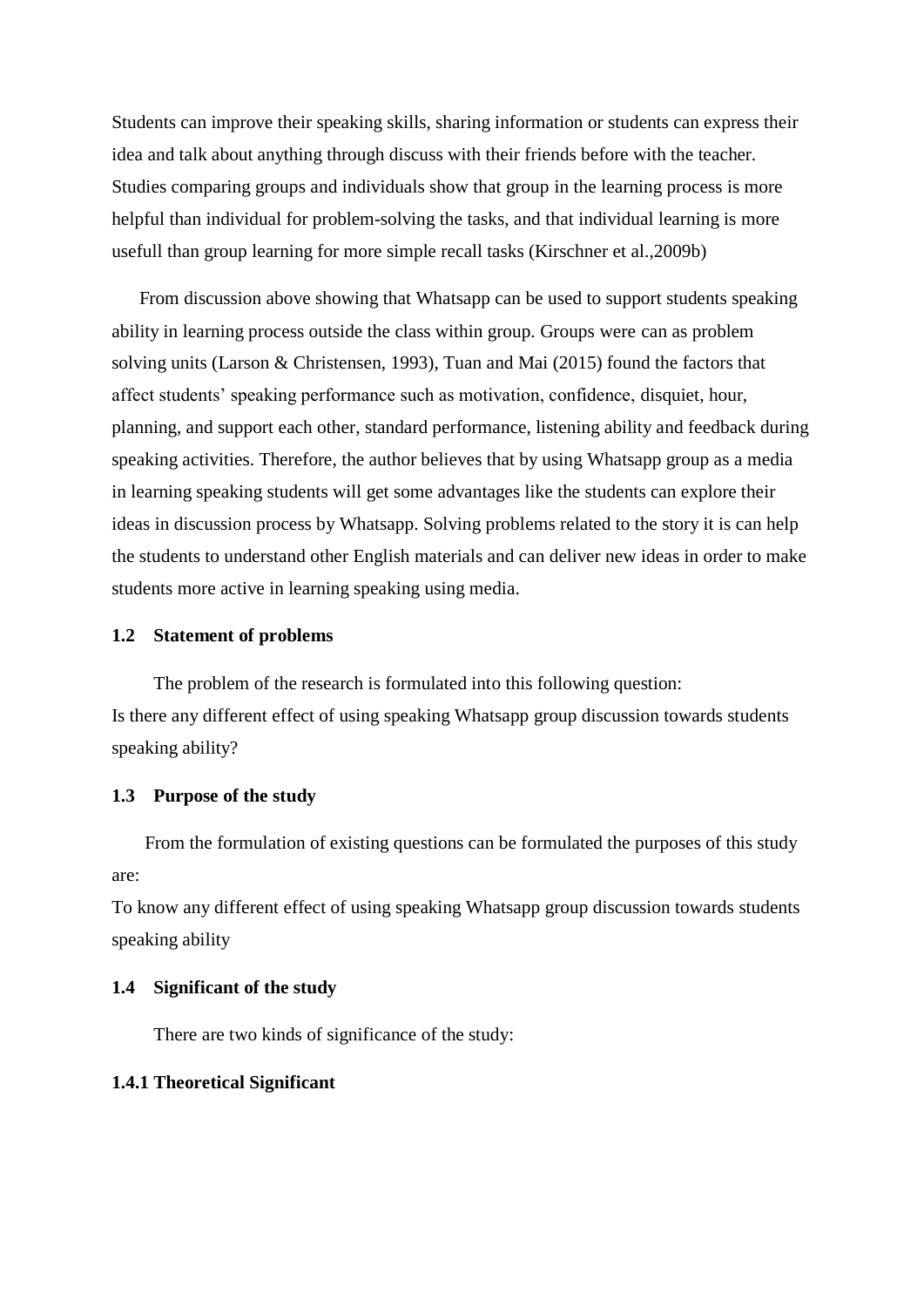Theoretically, the researcher hopes this study give contribution to development of learning speaking, and also gives alternative strategy it can be used in Senior High School for learning process.

# **1.4.2 Practical Significant**

# a. for Students

The researcher hoped that the outcome of this study can provide students the alternative media which support learning speaking.

# b. for Teachers

The researcher hoped that the teacher can provide alternative teaching of IT-based (Information Technology)